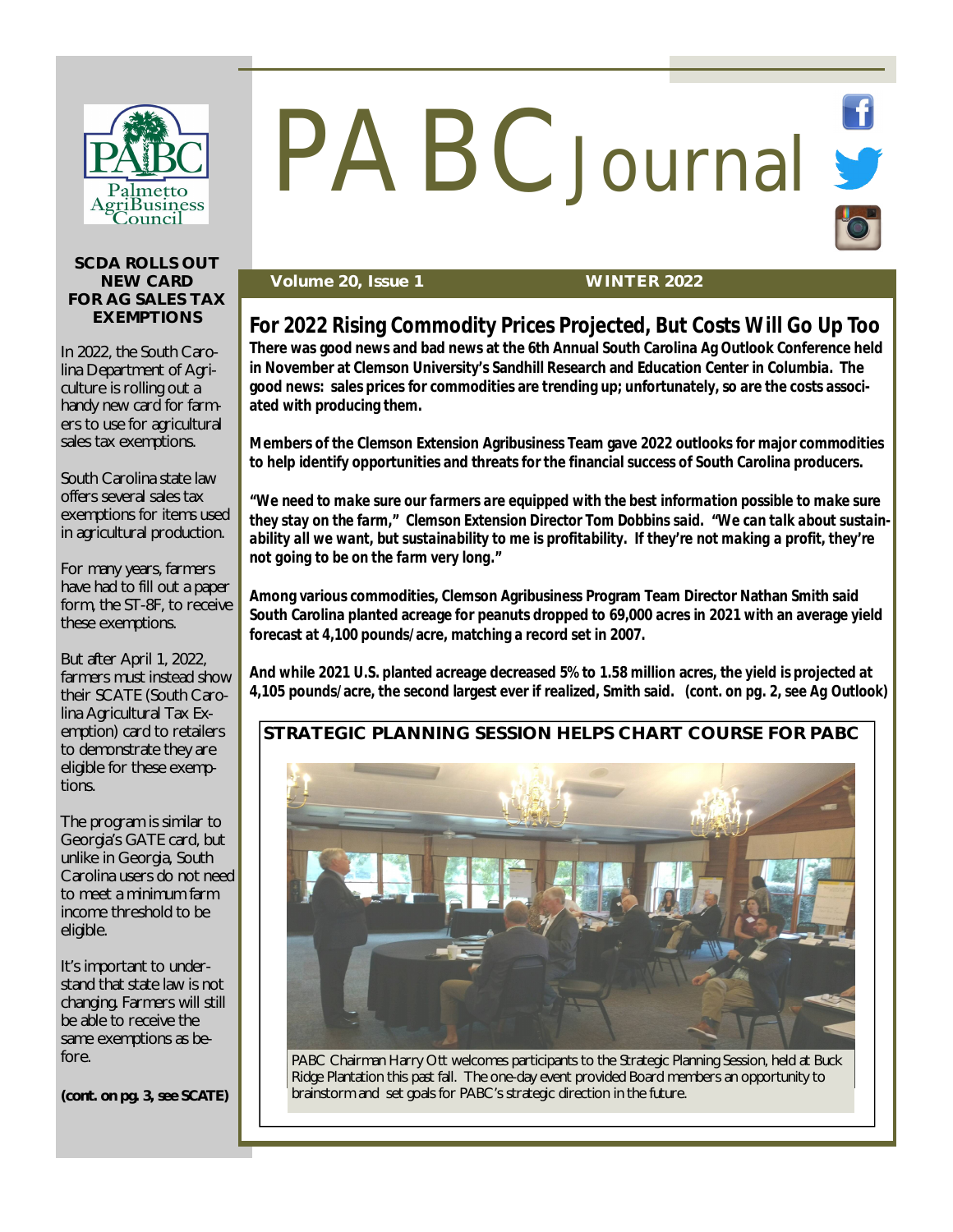## **Eligible Farmers Can Receive Food Safety Improvement Reimbursements**

Reimbursements of up to \$2,000 per year for on-farm food safety improvements are available to eligible farmers.

Through the U.S. Department of Agriculture specialty crop block grant funding administered by the S.C. Department of Agriculture, famers covered by the federal Produce Safety Rule can receive reimbursements for improvements such as worker training resources, hand washing stations and harvest bins. Such measures help reduce the risk of food borne illness in fruits and vegetables.

Funds are available on a first-come, first-served basis until depletion. The deadline to apply for reimbursement is August 1, 2022.

"I hope South Carolina produce farmers will explore this opportunity to upgrade their food safety protections," S.C. Commissioner of Agriculture Hugh Weathers said. "These cost-share grants are an excellent use of taxpayer funds as they support farms that are already demonstrating a commitment to food safety."

Visit agriculture.sc.gov/grants to download the application, request an on-farm evaluation and learn about next steps.

The state agriculture department has allocated more than \$600,000 from the 2021 USDA specialty crop block grant program to 12 projects aimed at increasing the competitiveness of South Carolina specialty crops, including strawberries, watermelons and peaches.

# **SCFC Offers Updated Edition of Tree Identification Manual**

The South Carolina Forestry Commission is proud to present to the citizens of South Carolina this updated edition of the agency's native forest tree identification manual, originally produced in 2003. This greatly improved guide represents a significant upgrade to its predecessor in scope and detail. In addition to replacing one-color line drawings of trees and their identifying characteristics with full-color photographs, more than a dozen native species have been added than appeared in the first edition, added a section on tree and leaf anatomy, incorporated range maps for every species and included many more anecdotal and characteristic keys to identifying South Carolina's native trees. While every attempt was made to use as many original photographs taken by Forestry Commission staff as possible, this edition could not have been completed without the wonderful contributions of many other foresters, forestry professors, naturalists, nursery providers, arborists and tree lovers around the country,.

The books are \$20. To order, please contact SCFC Director of Communications & Public Information **Doug Wood** at (803) 896-8820 to place your order over the phone or [dwood@scfc.gov](mailto:dwood@scfc.gov) to make arrangements to pay over the phone at a specific time.

# **Ag Outlook (cont. from pg. 1)**

As for the cotton industry, 2021 South Carolina planted acreage was up 16% to 210,000 acres and cotton average yield is projected at 925 pounds/acre, up 15% from 2020.

Clemson Farm Business Consultant Scott Mickey addressed the corn, soybean and wheat markets. 2021 had some of the highest prices in soybeans the state had seen since 2012-13 at \$14.60, but current projections showed that price dropping for 2022 to \$12.63.

For wheat meanwhile, ending stocks in the U.S. have declined five years in a row, but due to expected increases in planted acreage, production and total supply and demand, 2022 should see a slight decrease in ending stocks.

Mickey said cost of doing business is something for the state's farmers to monitor, especially fertilizer prices. *"That's part of the things that*  we're concerned about as we move forward, Mickey said. "(The prices) in South Carolina are all significantly higher—fertilizer and fuel are *more than double—what they were last year."*

Area Agribusiness Agent Matthew Fisher covered cow/calf cost returns for the upcoming year and said that, while the national cattle inventory had a 7-year expansion rate of 6.7%, South Carolina had exceeded it with a rate of 8% expansion, though post-2019 had been trending downward.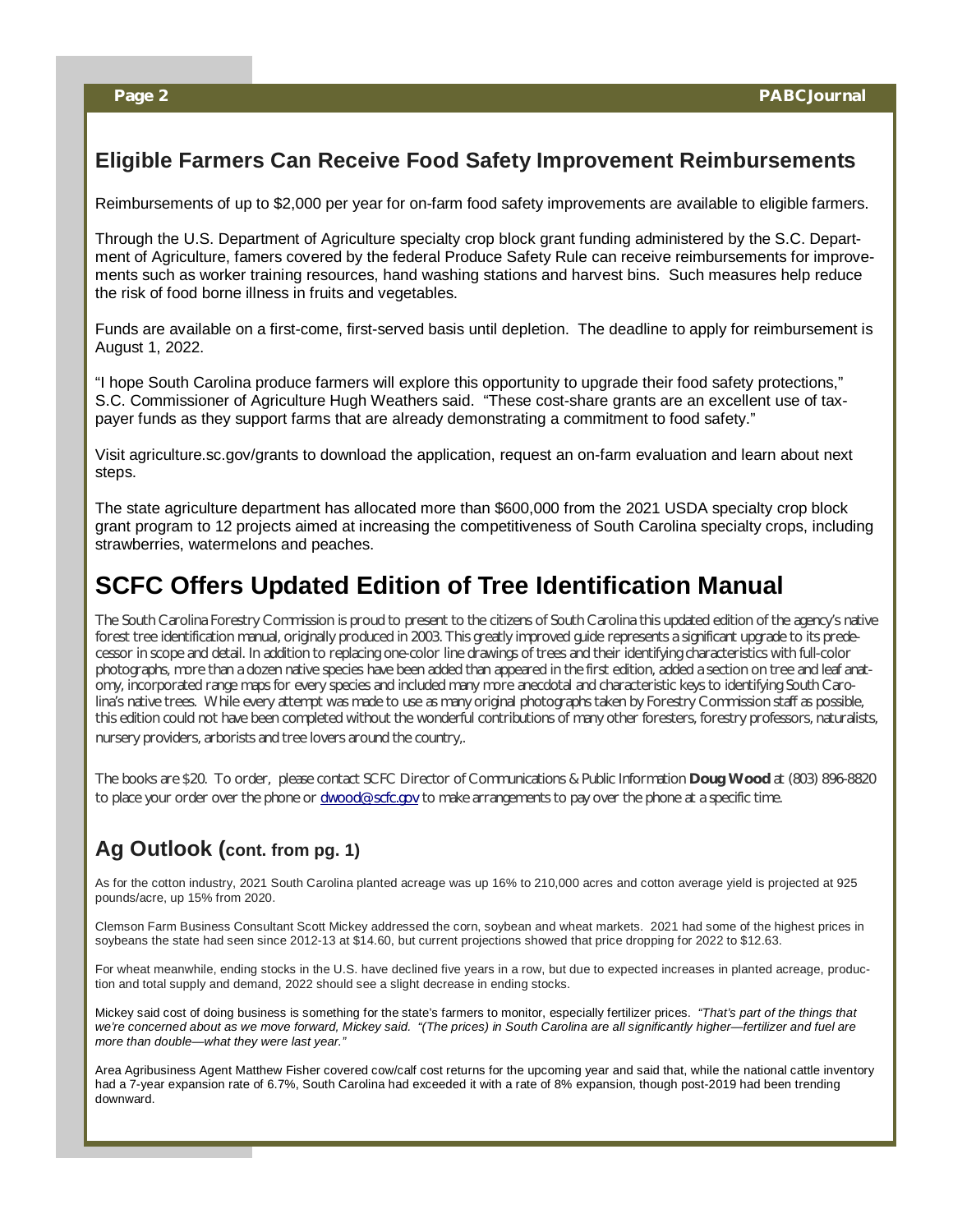# MEMBERS IN THE NEWS

# **PABC Members Named To Most Influential and Business Hall of Fame**

Congratulations to the following PABC members for their recent honors. Harry Ott, President of South Carolina Farm Bureau Federation was named







one of *Columbia Business Monthy's* 50 Most Influential People. Mr. Ott also serves as Chairman of PABC. SC Ports Authority CEO Barbara Melvin was named to the *Charleston Business* 50 Most Influential People, and Bob Quinn, Executive Director of the SC Research Authority, was named an inductee into the Charleston Business Hall of Fame.

# **SC State University 1890 Receives USDA Grant to Construct High Tunnel Systems**

SC State University 1890 Research & Extension received a \$450,000 grant from the United States Department of Agriculture Natural Resources Conservation Service (NRCS) to increase farm viability and extend the production season of fresh locally grown crops through the construction of high tunnel systems (hoop houses).

In collaboration with NRCS, SC State 1890 Extension's sustainable agriculture and natural resources program will work to establish a high tunnel demonstration site at the SC State 1890 Research & Demonstration Farm in Olar, S.C.

Research and training provided through the grant will provide economic and environmental benefits to farmers looking to enhance soil quality, reduce disease and meet the state's demand for fresher locally grown crops.

"Hoop houses will build the capacity of small-scale farmers by extending the growing season of scarce products during seasons when opportunities are often limited," said Dr. Louis Whitesides, vice president and executive director for 1890 programs. "Locally grown vegetables are not only perceived by many to be fresher and have better taste, but their sales also have indirect benefits for the environment by reducing fuel use, pollution and transportation costs, which is why our farmers must have resources like a hoop house at their disposal."

Researchers will work with sustainable agriculture and natural resources Extension agents to raise and transplant leafy greens, such as greens (turnip and mustard), specialty crops, selected fruits and other crops, including okra, beans, broccoli, onions, peppers, squash, spinach, tomatoes and eggplants. Results from the studies will identify efficient crop selections, planting arrangements and spacing to *(cont. on pg. 4, see SCSU Grant)*



Congratulations to PABC member Mac Rhodes , Managing Partner- Essex Farms, for receiving the 2021 Forestry Association of SC Charles H. Flory **Distinguished** Service Award.

**SCATE (cont. from pg. 1)** A SCATE card costs \$24 and is good for three years.

You can apply for your SCATE card starting Feb. 1, 2022 using the online portal at scatecard.com. You must apply and pay online; there is no paper application.

You'll need the following information in order to apply:

- Taxpayer ID Number personal [SSN] or business [FEIN]
- Valid email address
- Credit card or bank account number

Questions about SCATE? Contact the South Carolina Department of Agriculture at [scate@scda.sc.gov](mailto:scate@scda.sc.gov) or 803- 734-2210. For questions specifically about tax exemptions, you can email the South Carolina Department of Revenue at [FarmExemption@dor.sc.gov.](mailto:FarmExemption@dor.sc.gov.) You can also read the FAQs at scatecard.com.